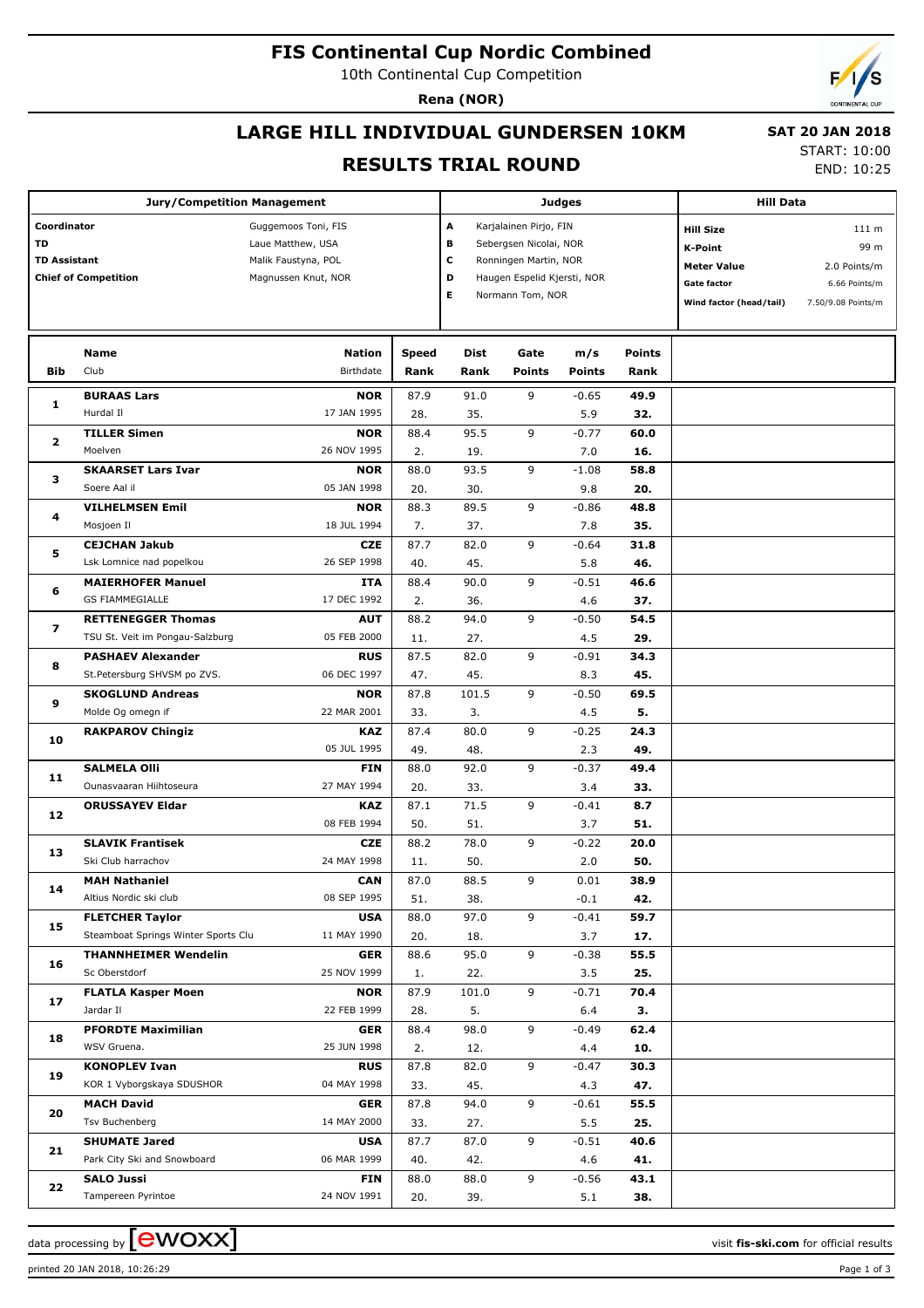## **FIS Continental Cup Nordic Combined**

10th Continental Cup Competition

**Rena (NOR)**

### **LARGE HILL INDIVIDUAL GUNDERSEN 10KM**

#### **RESULTS TRIAL ROUND**

 **SAT 20 JAN 2018** START: 10:00

END: 10:25

|     | Name                                | Nation      | <b>Speed</b> | Dist  | Gate          | m/s           | <b>Points</b> |  |
|-----|-------------------------------------|-------------|--------------|-------|---------------|---------------|---------------|--|
| Bib | Club                                | Birthdate   | Rank         | Rank  | <b>Points</b> | <b>Points</b> | Rank          |  |
|     | <b>KVARSTAD Simen</b>               | <b>NOR</b>  | 87.8         | 101.0 | 9             | $-0.61$       | 69.5          |  |
| 23  | Byaasen Il                          | 23 MAR 2000 | 33.          | 5.    |               | 5.5           | 5.            |  |
|     | <b>TERZER Dominik</b>               | <b>AUT</b>  | 88.3         | 95.0  | 9             | $-0.59$       | 57.4          |  |
| 24  | Nordic Team Absam-Tirol             | 19 SEP 1999 | 7.           | 22.   |               | 5.4           | 21.           |  |
|     | <b>LOOMIS Adam</b>                  | <b>USA</b>  | 87.6         | 79.5  | 9             | $-0.45$       | 25.1          |  |
| 25  | Flying Eagles Ski Club              | 19 MAR 1992 | 46.          | 49.   |               | 4.1           | 48.           |  |
|     | <b>ANDREWS Grant</b>                | <b>USA</b>  | 87.7         | 91.5  | 9             | $-0.49$       | 49.4          |  |
| 26  | Steamboat Springs Winter Sports Clu | 03 DEC 1997 | 40.          | 34.   |               | 4.4           | 33.           |  |
|     | <b>GIANMOENA Luca</b>               | ITA         | 88.1         | 85.0  | 9             | $-0.45$       | 36.1          |  |
| 27  | LAVAZE' VARENA                      | 16 NOV 1997 | 14.          | 43.   |               | 4.1           | 43.           |  |
|     | <b>KOPP Tim</b>                     | <b>GER</b>  | 88.1         | 97.5  | 9             | $-0.30$       | 59.7          |  |
| 28  | VSC Klingenthal                     | 11 FEB 1999 | 14.          | 15.   |               | 2.7           | 17.           |  |
|     | <b>MRAZ Noa Ian</b>                 | <b>AUT</b>  | 88.1         | 88.0  | 9             | $-0.36$       | 41.3          |  |
| 29  | SG Klagenfurt-Kaernten              | 17 OCT 1996 | 14.          | 39.   |               | 3.3           | 39.           |  |
|     | <b>ABRAMOV Konstantin</b>           | <b>RUS</b>  | 87.7         | 92.5  | 9             | $-0.42$       | 50.8          |  |
| 30  | Moskovskaya Obl. GBU TSOVS          | 29 JUN 1997 | 40.          | 31.   |               | 3.8           | 31.           |  |
|     | <b>OFTEBRO Einar Luraas</b>         | <b>NOR</b>  | 88.0         | 97.5  | 9             | $-0.30$       | 59.7          |  |
| 31  | Jardar II                           | 06 AUG 1998 | 20.          | 15.   |               | 2.7           | 17.           |  |
|     | <b>OFTEBRO Jens Luraas</b>          | <b>NOR</b>  | 87.9         | 101.0 | 9             | $-0.34$       | 67.1          |  |
| 32  | Jardar II                           | 21 JUL 2000 | 28.          | 5.    |               | 3.1           | 7.            |  |
|     | <b>MASTIEV Samir</b>                | <b>RUS</b>  | 88.4         | 84.5  | 9             | $-0.46$       | 35.2          |  |
| 33  | Ekaterinburg Dinamo                 | 13 JAN 1993 | 2.           | 44.   |               | 4.2           | 44.           |  |
|     | <b>ZEMAN Martin</b>                 | <b>CZE</b>  | 87.9         | 88.0  | 9             | $-0.35$       | 41.2          |  |
| 34  | ASO Dukla Liberec                   | 01 JUL 1993 | 28.          | 39.   |               | 3.2           | 40.           |  |
|     | <b>DEUSCHL Christian</b>            | <b>AUT</b>  | 87.8         | 101.5 | 9             | $-0.59$       | 70.4          |  |
| 35  | Nordic Team Absam-Tirol             | 20 APR 1997 | 33.          | 3.    |               | 5.4           | З.            |  |
|     | <b>HAHN Martin</b>                  | <b>GER</b>  | 87.9         | 94.5  | 9             | $-0.53$       | 55.8          |  |
| 36  | VSC Klingenthal                     | 06 MAY 1997 | 28.          | 24.   |               | 4.8           | 23.           |  |
|     | <b>GERSTGRASER Paul</b>             | <b>AUT</b>  | 88.1         | 95.5  | 9             | $-0.32$       | 55.9          |  |
| 37  | SV Schwarzach-Salzburg              | 22 MAY 1995 | 14.          | 19.   |               | 2.9           | 22.           |  |
|     | YAMAMOTO Ryota                      | <b>JPN</b>  | 87.5         | 94.5  | 9             | $-0.03$       | 51.3          |  |
| 38  | Waseda Unv.                         | 13 MAY 1997 | 47.          | 24.   |               | 0.3           | 30.           |  |
|     | <b>SHIMIZU Aguri</b>                | <b>JPN</b>  | 88.1         | 99.5  | 9             | $-0.12$       | 62.1          |  |
| 39  | Euglena Ski Club                    | 09 MAR 1992 | 14.          | 8.    |               | 1.1           | 11.           |  |
|     | <b>KIMURA Kodai</b>                 | <b>JPN</b>  | 88.0         | 99.5  | 9             | 0.06          | 60.6          |  |
| 40  | Hanawa High School                  | 06 JUN 2001 | 20.          | 8.    |               | $-0.4$        | 14.           |  |
|     | <b>RUNGGALDIER Lukas</b>            | ITA         | 87.7         | 92.5  | 9             | $-0.20$       | 48.8          |  |
| 41  | <b>GS FIAMMEGIALLE</b>              | 31 JUL 1987 | 40.          | 31.   |               | 1.8           | 35.           |  |
|     | <b>SONEHARA Go</b>                  | <b>JPN</b>  | 87.8         | 99.5  | 9             | 0.06          | 60.6          |  |
| 42  | Tokyo Biso Kogyo Corp.Ski Club      | 01 OCT 1993 | 33.          | 8.    |               | $-0.4$        | 14.           |  |
|     | <b>DENDA Hidefumi</b>               | <b>JPN</b>  | 87.7         | 104.5 | 9             | $-0.26$       | 73.4          |  |
| 43  | Waseda Unv.                         | 16 DEC 1997 | 40.          | 1.    |               | 2.4           | 1.            |  |
|     | <b>FLASCHBERGER Bernhard</b>        | AUT         | 88.0         | 95.5  | 9             | $-0.23$       | 55.1          |  |
| 44  | TSU St. Veit-Salzburg               | 06 JUL 1996 | 20.          | 19.   |               | 2.1           | 28.           |  |
|     | <b>FRITZ Martin</b>                 | AUT         | 87.8         | 98.0  | 9             | $-0.43$       | 61.9          |  |
| 45  | WSV Murau-Steiermark                | 24 OCT 1994 | 33.          | 12.   |               | 3.9           | 13.           |  |
|     | <b>JOHANSEN Truls Soenstehagen</b>  | <b>NOR</b>  | 88.1         | 97.5  | 9             | $-0.56$       | 62.1          |  |
| 46  | Elverum Hopp                        | 26 JUN 1991 | 14.          | 15.   |               | 5.1           | 11.           |  |
|     | <b>SIMON Tobias</b>                 | <b>GER</b>  | 88.3         | 98.0  | 9             | $-0.57$       | 63.2          |  |
| 47  | SZ Breitnau                         | 15 AUG 1992 | 7.           | 12.   |               | 5.2           | 9.            |  |
|     | <b>WELDE David</b>                  | <b>GER</b>  | 88.2         | 94.0  | 9             | $-0.64$       | 55.8          |  |
| 48  | SC Sohland                          | 15 APR 1994 | 11.          | 27.   |               | 5.8           | 23.           |  |

printed 20 JAN 2018, 10:26:29 Page 2 of 3

data processing by **CWOXX** and  $\overline{A}$  wisit **fis-ski.com** for official results